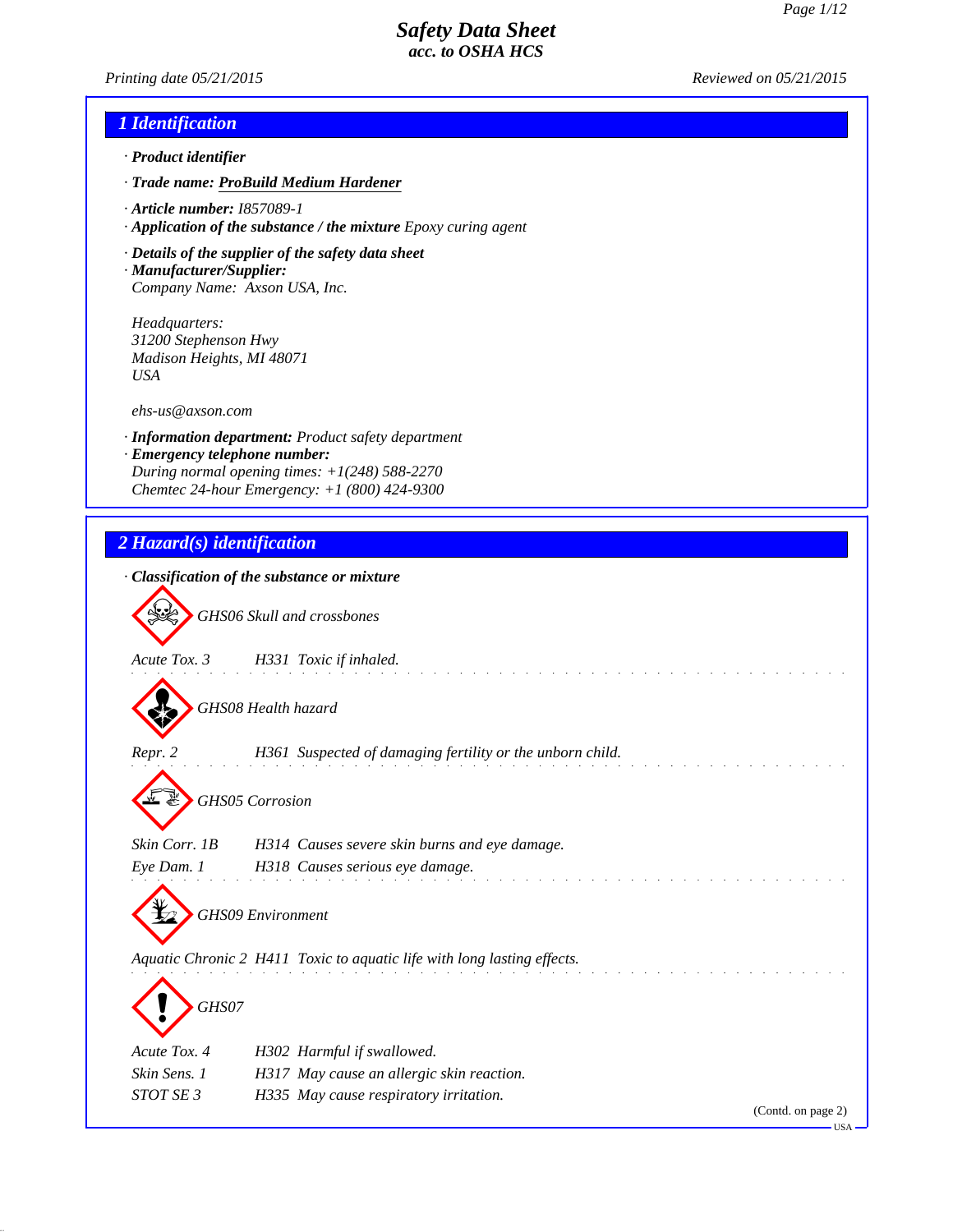*Printing date 05/21/2015 Reviewed on 05/21/2015*

#### *Trade name: ProBuild Medium Hardener*

(Contd. of page 1)

*· Label elements · GHS label elements The product is classified and labeled according to the Globally Harmonized System (GHS). · Hazard pictograms* **EE** GHS05 \*\* GHS06  $\langle \cdot \rangle$ GHS08  $\left\langle \frac{\psi}{2} \right\rangle$ GHS09 *· Signal word Danger · Hazard-determining components of labeling: Polyoxypropylenediamine alpha-(2-Aminomethylethyl)-omega-(2-aminomethylethoxy)-poly(oxy(methyl-1,2-ethanediyl)) 2,2'-iminodiethylamine bisphenol A m-phenylenebis(methylamine) · Hazard statements Harmful if swallowed. Toxic if inhaled. Causes severe skin burns and eye damage. May cause an allergic skin reaction. Suspected of damaging fertility or the unborn child. May cause respiratory irritation. Toxic to aquatic life with long lasting effects. · Precautionary statements Do not breathe dusts or mists. Wear protective gloves. Wear eye protection / face protection. Avoid release to the environment. Wash thoroughly after handling. Do not eat, drink or smoke when using this product. Use only outdoors or in a well-ventilated area. Contaminated work clothing must not be allowed out of the workplace. Obtain special instructions before use. Do not handle until all safety precautions have been read and understood. IF ON SKIN (or hair): Remove/Take off immediately all contaminated clothing. Rinse skin with water/shower. If in eyes: Rinse cautiously with water for several minutes. Remove contact lenses, if present and easy to do. Continue rinsing. Immediately call a poison center/doctor. Specific treatment (see on this label). If swallowed: Call a poison center/doctor if you feel unwell. IF INHALED: Remove victim to fresh air and keep at rest in a position comfortable for breathing. Wash contaminated clothing before reuse. IF exposed or concerned: Get medical advice/attention. If skin irritation or rash occurs: Get medical advice/attention. If swallowed: Rinse mouth. Do NOT induce vomiting. Collect spillage. Store locked up. Store in a well-ventilated place. Keep container tightly closed. Dispose of contents/container in accordance with local/regional/national/international regulations.* (Contd. on page 3)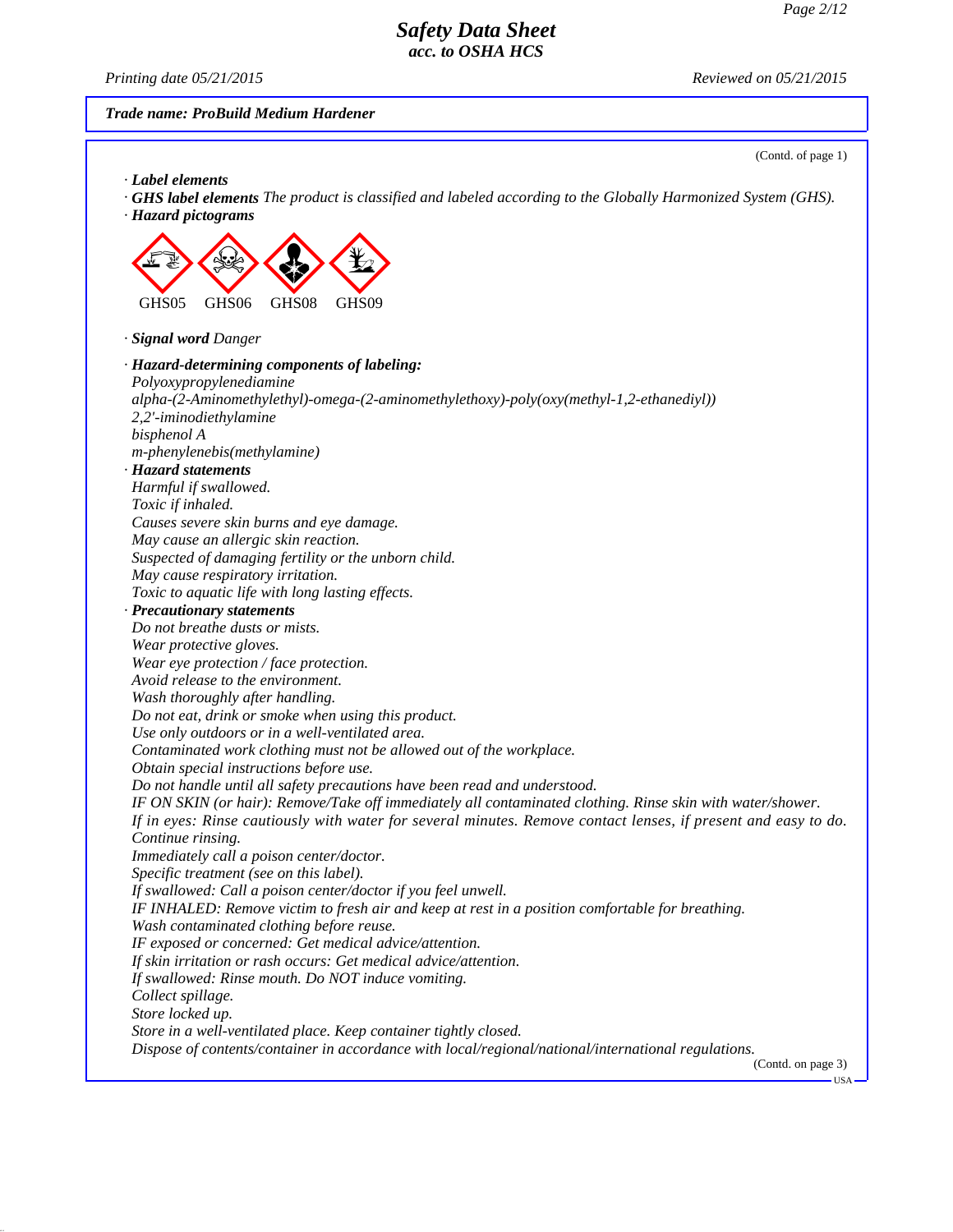*Printing date 05/21/2015 Reviewed on 05/21/2015*

#### *Trade name: ProBuild Medium Hardener*

(Contd. of page 2)



3 1  $\overline{0}$ *Health = 3 Fire = 1 Reactivity = 0*

*· HMIS-ratings (scale 0 - 4)*

 HEALTH FIRE  $\overline{REACTIVITY \, 0}$  *Reactivity = 0* \*4 *Health = \*4* 1 *Fire = 1*

*· Other hazards*

*· Results of PBT and vPvB assessment*

*· PBT: Not applicable.*

*· vPvB: Not applicable.*

### *3 Composition/information on ingredients*

*· Chemical characterization: Mixtures*

*· Description: Mixture of the substances listed below with nonhazardous additions.*

| · Dangerous components:                  |                                                                                                                                    |              |  |  |
|------------------------------------------|------------------------------------------------------------------------------------------------------------------------------------|--------------|--|--|
| $CAS: 9046-10-0$                         | Polyoxypropylenediamine<br>$alpha-(2-Aminomethylethyl)$ -omega- $(2-aminomethylethyl-)poly(oxy(methyl-1))$<br>$1, 2-eth an edivl)$ | $50 - 100\%$ |  |  |
| CAS: 111-40-0<br>EINECS: 203-865-4       | 2,2'-iminodiethylamine                                                                                                             | $10 - 20\%$  |  |  |
| $CAS: 98-54-4$<br>EINECS: 202-679-0      | 4-tert-butylphenol                                                                                                                 | $5 - 10\%$   |  |  |
| $CAS: 80-05-7$<br>EINECS: 201-245-8      | bisphenol A                                                                                                                        | $5 - 10\%$   |  |  |
| $CAS: 84852 - 15-3$<br>EINECS: 284-325-5 | 4-nonylphenol, branched                                                                                                            | $5 - 10\%$   |  |  |
| CAS: $1477-55-0$<br>EINECS: 216-032-5    | $m$ -phenylenebis(methylamine)                                                                                                     | $1 - 5\%$    |  |  |
| CAS: 25620-58-0<br>EINECS: 247-134-8     | trimethylhexane-1,6-diamine                                                                                                        | $1 - 5\%$    |  |  |

## *4 First-aid measures*

#### *· Description of first aid measures*

*· General information:*

*Immediately remove any clothing soiled by the product.*

*Symptoms of poisoning may even occur after several hours; therefore medical observation for at least 48 hours after the accident.*

*Remove breathing apparatus only after contaminated clothing have been completely removed.*

*In case of irregular breathing or respiratory arrest provide artificial respiration.*

*· After inhalation:*

*Supply fresh air or oxygen; call for doctor.*

*In case of unconsciousness place patient stably in side position for transportation.*

(Contd. on page 4)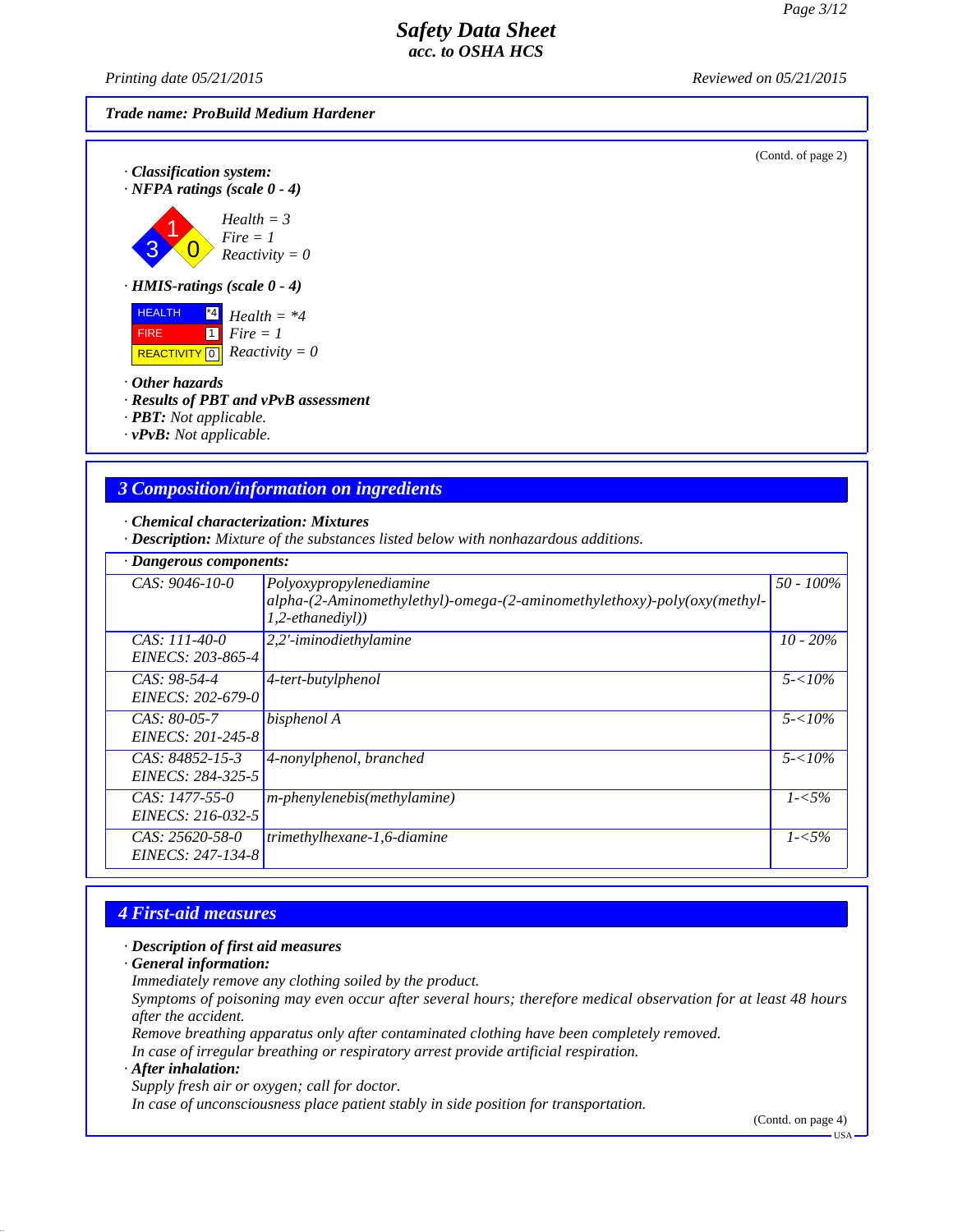*Printing date 05/21/2015 Reviewed on 05/21/2015*

#### *Trade name: ProBuild Medium Hardener*

(Contd. of page 3)

- *· After skin contact: Immediately wash with water and soap and rinse thoroughly. · After eye contact: Rinse opened eye for several minutes under running water. Then consult a doctor.*
- *· After swallowing:*
- *Immediately call a doctor.*
- *Drink copious amounts of water and provide fresh air. Immediately call a doctor.*
- *· Information for doctor:*
- *· Most important symptoms and effects, both acute and delayed No further relevant information available.*
- *· Indication of any immediate medical attention and special treatment needed*
- *No further relevant information available.*

#### *5 Fire-fighting measures*

- *· Extinguishing media*
- *· Suitable extinguishing agents:*
- *CO2, extinguishing powder or water spray. Fight larger fires with water spray or alcohol resistant foam.*
- *· Special hazards arising from the substance or mixture No further relevant information available.*
- *· Advice for firefighters*
- *· Protective equipment: Mouth respiratory protective device.*

#### *6 Accidental release measures*

- *· Personal precautions, protective equipment and emergency procedures Wear protective equipment. Keep unprotected persons away.*
- *· Environmental precautions:*

*Inform respective authorities in case of seepage into water course or sewage system. Do not allow to enter sewers/ surface or ground water.*

*· Methods and material for containment and cleaning up:*

*Absorb with liquid-binding material (sand, diatomite, acid binders, universal binders, sawdust). Use neutralizing agent.*

*Dispose contaminated material as waste according to item 13.*

- *Ensure adequate ventilation.*
- *· Reference to other sections*
- *See Section 7 for information on safe handling.*
- *See Section 8 for information on personal protection equipment.*

*See Section 13 for disposal information.*

#### *7 Handling and storage*

#### *· Handling:*

- *· Precautions for safe handling*
- *Ensure good ventilation/exhaustion at the workplace.*
- *Open and handle receptacle with care.*
- *Prevent formation of aerosols.*

*· Information about protection against explosions and fires: Keep respiratory protective device available.*

- *· Conditions for safe storage, including any incompatibilities*
- *· Storage:*
- *· Requirements to be met by storerooms and receptacles: No special requirements.*
- *· Information about storage in one common storage facility: Not required.*
- *· Further information about storage conditions: Keep receptacle tightly sealed.*

(Contd. on page 5)

USA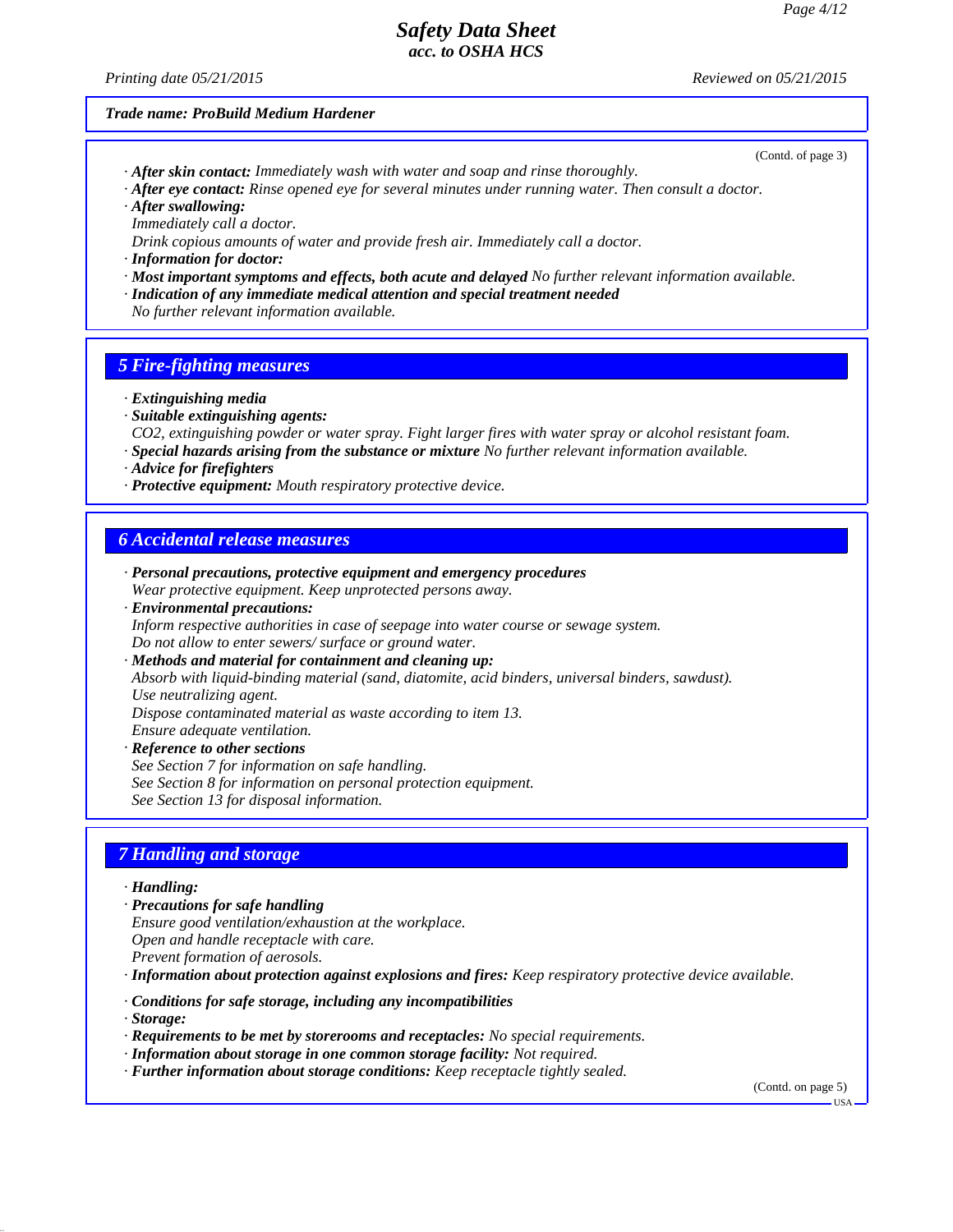*Printing date 05/21/2015 Reviewed on 05/21/2015*

*Trade name: ProBuild Medium Hardener*

*· Specific end use(s) No further relevant information available.*

*8 Exposure controls/personal protection*

- *· Additional information about design of technical systems: No further data; see item 7.*
- *· Control parameters*

#### *· Components with limit values that require monitoring at the workplace:*

- *111-40-0 2,2'-iminodiethylamine*
- *REL Long-term value: 4 mg/m³, 1 ppm*
- *Skin*
- *TLV Long-term value: 4.2 mg/m³, 1 ppm Skin*

*· Additional information: The lists that were valid during the creation were used as basis.*

- *· Exposure controls*
- *· Personal protective equipment:*
- *· General protective and hygienic measures: Keep away from foodstuffs, beverages and feed. Immediately remove all soiled and contaminated clothing. Wash hands before breaks and at the end of work. Store protective clothing separately. Avoid contact with the eyes and skin.*

*· Breathing equipment:*

*In case of brief exposure or low pollution use respiratory filter device. In case of intensive or longer exposure use respiratory protective device that is independent of circulating air.*

*· Protection of hands:*



**Protective gloves** 

*The glove material has to be impermeable and resistant to the product/ the substance/ the preparation. Due to missing tests no recommendation to the glove material can be given for the product/ the preparation/ the chemical mixture.*

*Selection of the glove material on consideration of the penetration times, rates of diffusion and the degradation · Material of gloves*

*The selection of the suitable gloves does not only depend on the material, but also on further marks of quality and varies from manufacturer to manufacturer. As the product is a preparation of several substances, the resistance of the glove material can not be calculated in advance and has therefore to be checked prior to the application.*

*· Penetration time of glove material*

*The exact break through time has to be found out by the manufacturer of the protective gloves and has to be observed.*

*· Eye protection:*



`R*Tightly sealed goggles*

(Contd. of page 4)

(Contd. on page 6)

USA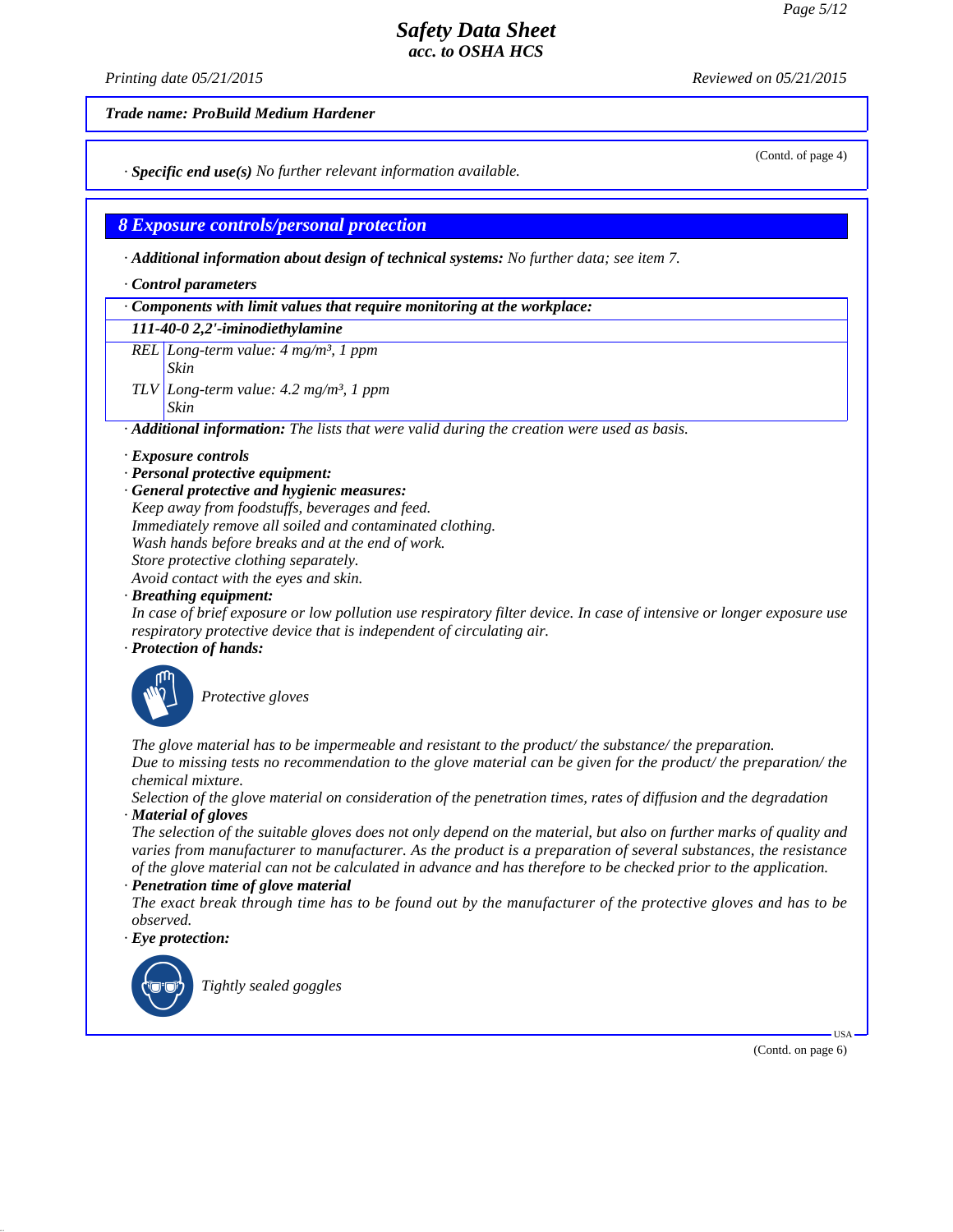*Printing date 05/21/2015 Reviewed on 05/21/2015*

### *Trade name: ProBuild Medium Hardener*

(Contd. of page 5)

| 9 Physical and chemical properties                         |                                               |
|------------------------------------------------------------|-----------------------------------------------|
| · Information on basic physical and chemical properties    |                                               |
| · General Information                                      |                                               |
| $\cdot$ Appearance:                                        |                                               |
| Form:<br>Color:                                            | Liquid<br>Amber colored                       |
| $\cdot$ Odor:                                              | Amine-like                                    |
| · Odour threshold:                                         | Not determined.                               |
| $\cdot$ pH-value:                                          | Not determined.                               |
| Change in condition                                        |                                               |
| <b>Melting point/Melting range:</b>                        | Undetermined.                                 |
| <b>Boiling point/Boiling range:</b>                        | 207 °C (405 °F)                               |
| · Flash point:                                             | 94 °C (201 °F)                                |
| · Flammability (solid, gaseous):                           | Not applicable.                               |
| · Ignition temperature:                                    | 325 °C (617 °F)                               |
| · Decomposition temperature:                               | Not determined.                               |
| · Auto igniting:                                           | Product is not selfigniting.                  |
| · Danger of explosion:                                     | Product does not present an explosion hazard. |
| · Explosion limits:                                        |                                               |
| Lower:                                                     | $0.7$ Vol $\%$                                |
| <b>Upper:</b>                                              | $10.0$ Vol $%$                                |
| $\cdot$ Vapor pressure at 20 $\cdot$ C (68 $\cdot$ F):     | $0.5$ hPa                                     |
| $\cdot$ Density at 20 $\cdot$ C (68 $\cdot$ F):            | 0.96989 $g/cm^3$ (8.094 lbs/gal)              |
| · Relative density                                         | Not determined.                               |
| · Vapour density                                           | Not determined.                               |
| $\cdot$ Evaporation rate                                   | Not determined.                               |
| · Solubility in / Miscibility with                         |                                               |
| Water:                                                     | Not miscible or difficult to mix.             |
| · Partition coefficient (n-octanol/water): Not determined. |                                               |
| · Viscosity:                                               |                                               |
| Dynamic:                                                   | Not determined.                               |
| Kinematic:                                                 | Not determined.                               |
| · Solvent content:                                         |                                               |
| Organic solvents:                                          | $0.0\%$                                       |
| <b>Solids content:</b>                                     | 6.6%                                          |
| Other information                                          | No further relevant information available.    |

# *10 Stability and reactivity*

- *· Reactivity*
- *· Chemical stability*
- *· Thermal decomposition / conditions to be avoided: No decomposition if used according to specifications.*
- *· Possibility of hazardous reactions No dangerous reactions known.*
- *· Conditions to avoid No further relevant information available.*

(Contd. on page 7)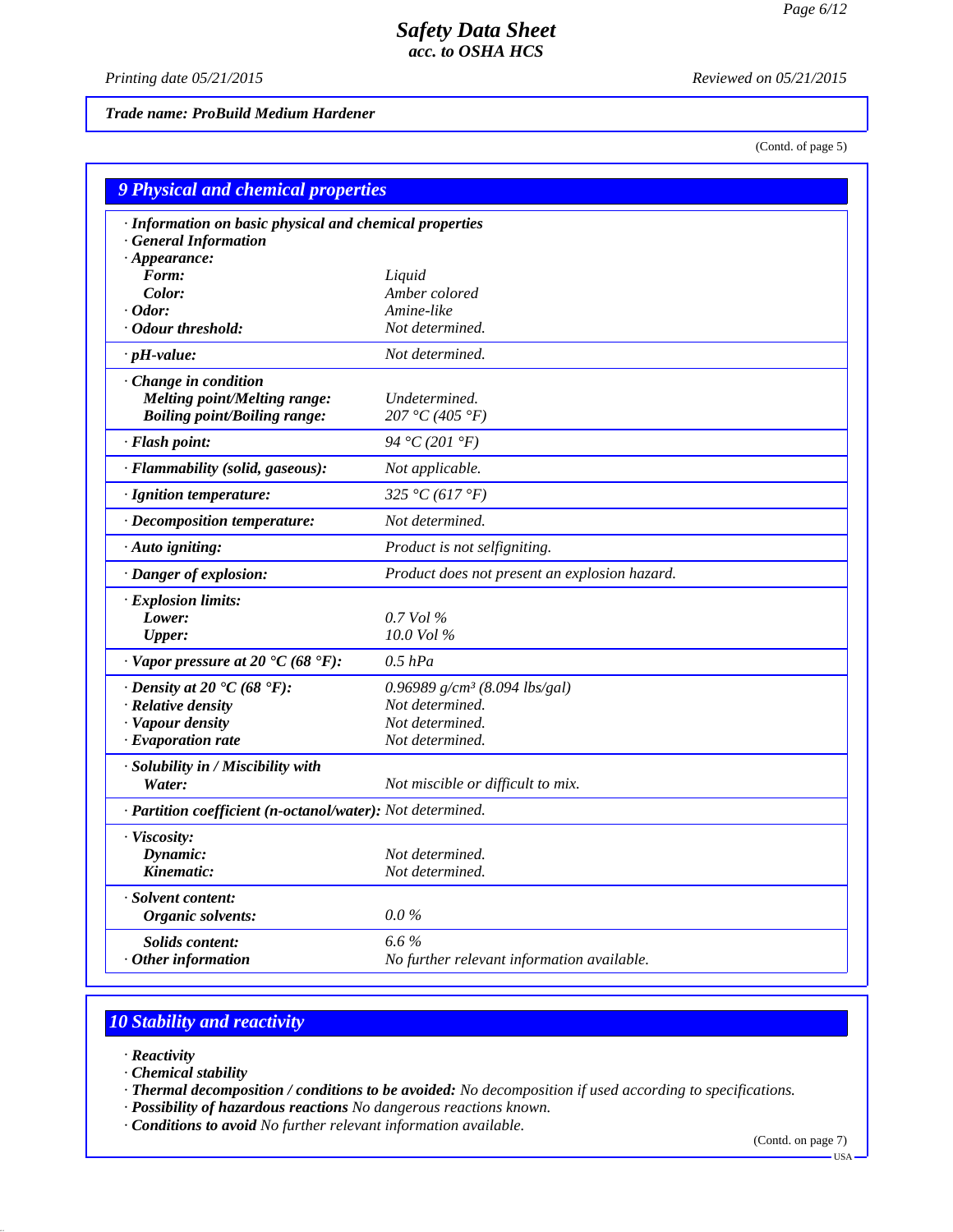(Contd. of page 6)

## *Safety Data Sheet acc. to OSHA HCS*

*Printing date 05/21/2015 Reviewed on 05/21/2015*

*Trade name: ProBuild Medium Hardener*

*· Incompatible materials: No further relevant information available.*

*· Hazardous decomposition products: No dangerous decomposition products known.*

## *11 Toxicological information*

*· Information on toxicological effects*

*· Acute toxicity:*

*· LD/LC50 values that are relevant for classification:*

*Oral LD50 2880 mg/kg (rat)*

*Dermal LD50 2980 mg/kg (rabbit)*

 *9046-10-0 Polyoxypropylenediamine*

*alpha-(2-Aminomethylethyl)-omega-(2-aminomethylethoxy)-poly(oxy(methyl-1,2-ethanediyl))*

*Oral LD50 2855 mg/kg (rabbit)*

*Dermal LD50 2980 mg/kg (rabbit) 111-40-0 2,2'-iminodiethylamine*

*Oral LD50 1080 mg/kg (rat)*

*Dermal LD50 1090 mg/kg (rabbit)*

*80-05-7 bisphenol A*

*Oral LD50 3250 mg/kg (rat)*

*Dermal LD50 3000 mg/kg (rabbit)*

*· Primary irritant effect:*

*· on the skin: Strong caustic effect on skin and mucous membranes.*

*· on the eye: Strong caustic effect.*

*· Sensitization: Sensitization possible through skin contact.*

*· Additional toxicological information:*

*The product shows the following dangers according to internally approved calculation methods for preparations: Toxic*

*Harmful*

*Corrosive*

*Irritant*

*Swallowing will lead to a strong caustic effect on mouth and throat and to the danger of perforation of esophagus and stomach.*

*· Carcinogenic categories*

*· IARC (International Agency for Research on Cancer)*

*None of the ingredients is listed.*

*· NTP (National Toxicology Program)*

*None of the ingredients is listed.*

*· OSHA-Ca (Occupational Safety & Health Administration)*

*None of the ingredients is listed.*

## *12 Ecological information*

*· Toxicity*

*· Aquatic toxicity:*

*96 hr LC50 >220 mg/l (Fish)*

*· Persistence and degradability No further relevant information available.*

(Contd. on page 8)

USA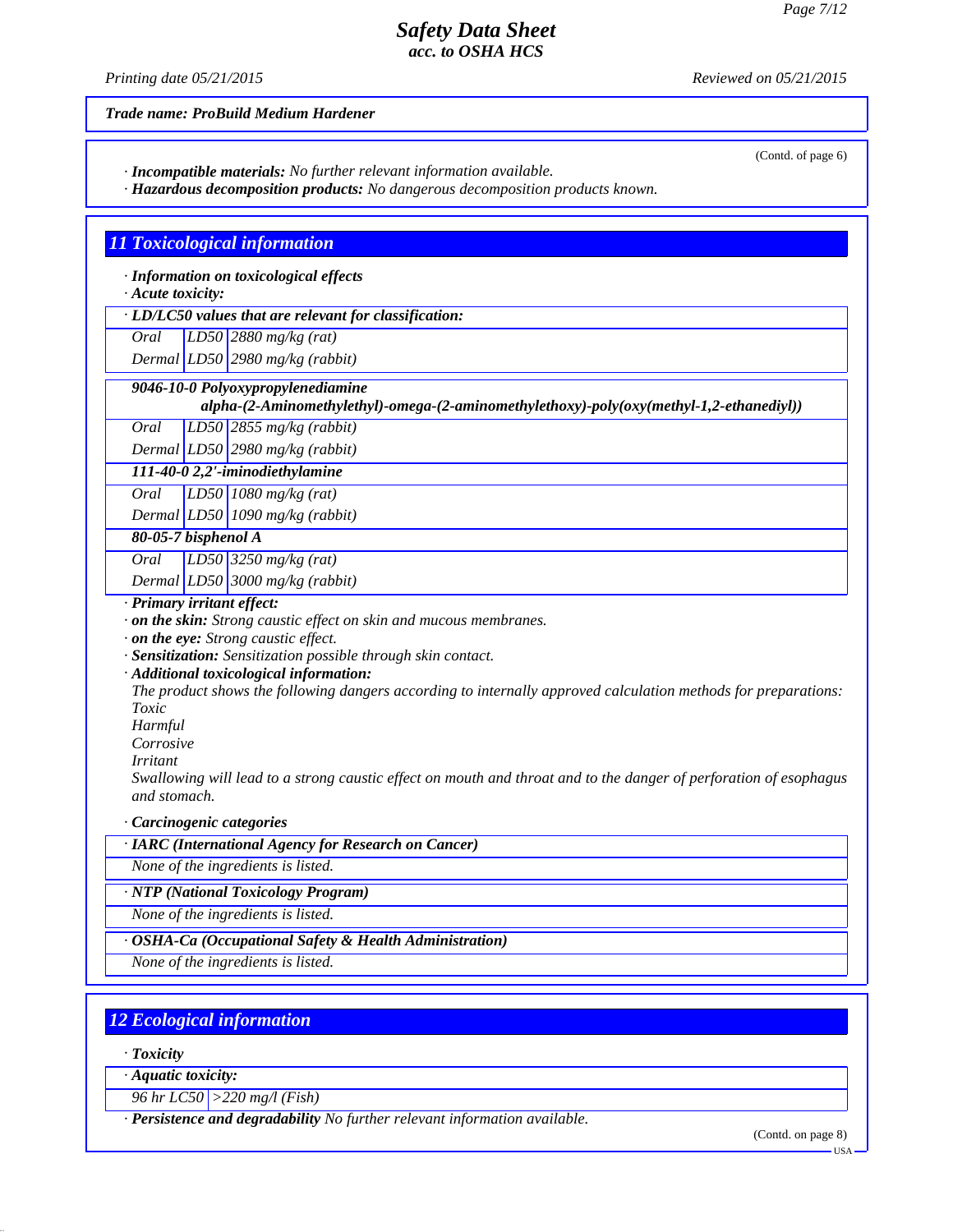*Printing date 05/21/2015 Reviewed on 05/21/2015*

#### *Trade name: ProBuild Medium Hardener*

| (Contd. of page 7) |  |  |
|--------------------|--|--|
|--------------------|--|--|

USA

|  |  |  | · Behavior in environmental systems: |  |
|--|--|--|--------------------------------------|--|
|--|--|--|--------------------------------------|--|

- *· Bioaccumulative potential No further relevant information available.*
- *· Mobility in soil No further relevant information available.*
- *· Ecotoxical effects:*
- *· Remark: Toxic for fish*
- *· Additional ecological information:*
- *· General notes:*

*Water hazard class 3 (Self-assessment): extremely hazardous for water Do not allow product to reach ground water, water course or sewage system, even in small quantities.*

- *Must not reach bodies of water or drainage ditch undiluted or unneutralized.*
- *Danger to drinking water if even extremely small quantities leak into the ground.*

*Also poisonous for fish and plankton in water bodies.*

- *Toxic for aquatic organisms*
- *· Results of PBT and vPvB assessment*
- *· PBT: Not applicable.*
- *· vPvB: Not applicable.*
- *· Other adverse effects No further relevant information available.*

### *13 Disposal considerations*

*· Waste treatment methods*

*· Recommendation:*

*Must not be disposed of together with household garbage. Do not allow product to reach sewage system.*

- *· Uncleaned packagings:*
- *· Recommendation: Disposal must be made according to official regulations.*

| $\cdot$ UN-Number               |                                                                                                                                                                                                     |
|---------------------------------|-----------------------------------------------------------------------------------------------------------------------------------------------------------------------------------------------------|
| $\cdot$ DOT                     | NA2735                                                                                                                                                                                              |
| $\cdot$ IMDG, IATA              | <i>UN2735</i>                                                                                                                                                                                       |
| $\cdot$ UN proper shipping name |                                                                                                                                                                                                     |
| $\cdot$ <i>DOT</i>              | Amines, liquid, corrosive, n.o.s. (Diethylenetriamine,<br>Polyoxypropylenediamine<br>alpha-(2-Aminomethylethyl)-omega-(2-aminomethylethoxy)-<br>$poly(oxy(methyl-1,2-ethanedivl)))$                 |
| $\cdot$ IMDG                    | AMINES, LIQUID, CORROSIVE, N.O.S.<br>(DIETHYLENETRIAMINE, Polyoxypropylenediamine<br>alpha-(2-Aminomethylethyl)-omega-(2-aminomethylethoxy)-<br>poly(oxy(methyl-1,2-ethanediyl))), MARINE POLLUTANT |
| $\cdot$ JATA                    | AMINES, LIQUID, CORROSIVE, N.O.S.<br>(DIETHYLENETRIAMINE, Polyoxypropylenediamine<br>alpha-(2-Aminomethylethyl)-omega-(2-aminomethylethoxy)-<br>$poly(oxy(methyl-1,2-ethanedivl)))$                 |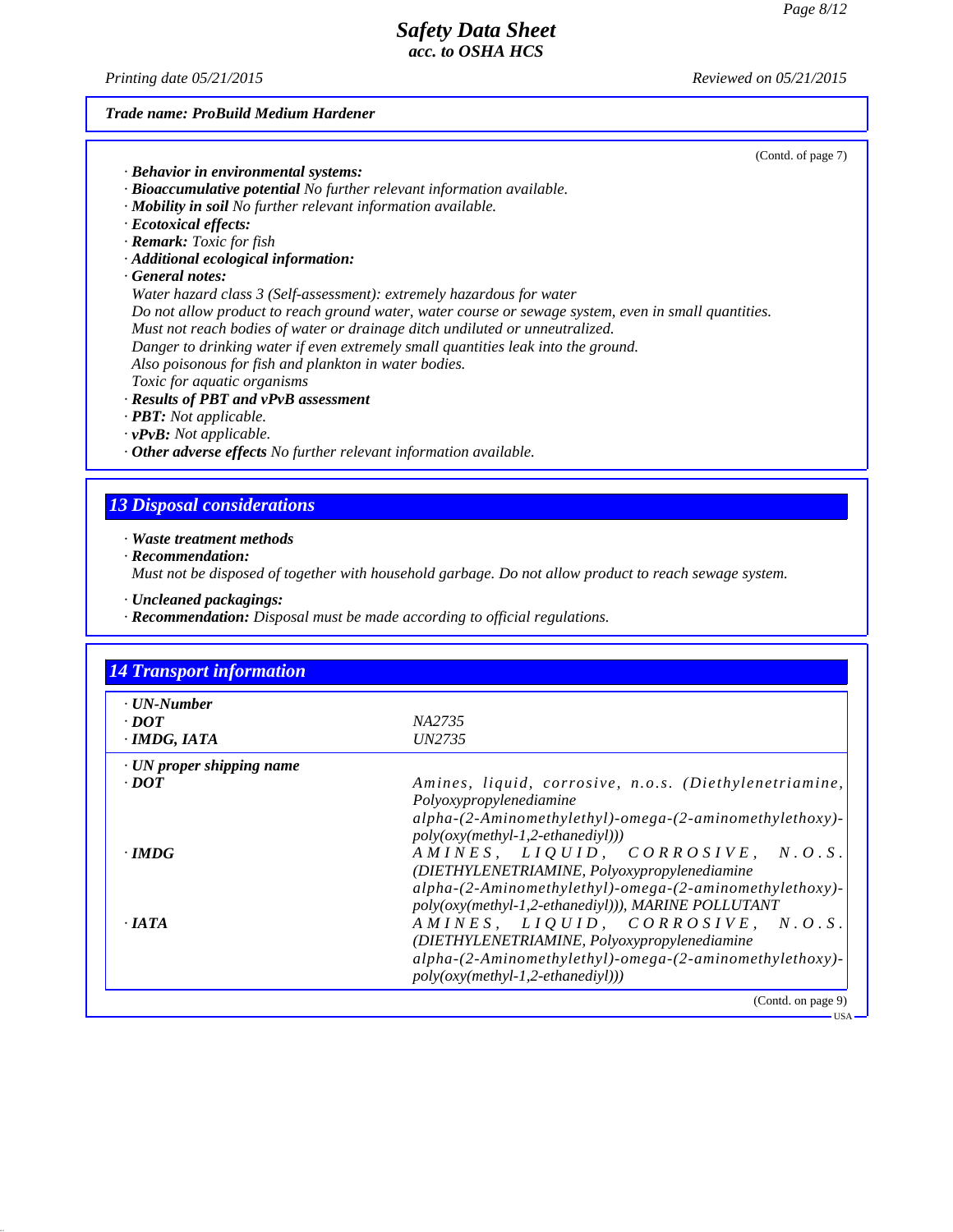*Printing date 05/21/2015 Reviewed on 05/21/2015*

*Trade name: ProBuild Medium Hardener*

|                                                                              | (Contd. of page 8)                                                                        |
|------------------------------------------------------------------------------|-------------------------------------------------------------------------------------------|
| · Transport hazard class(es)                                                 |                                                                                           |
| $\cdot$ DOT                                                                  |                                                                                           |
|                                                                              |                                                                                           |
| · Class<br>· Label                                                           | 8 Corrosive substances<br>8                                                               |
| $\cdot$ IMDG                                                                 |                                                                                           |
|                                                                              |                                                                                           |
| · Class<br>· Label                                                           | 8 Corrosive substances<br>8                                                               |
| ·IATA                                                                        |                                                                                           |
|                                                                              |                                                                                           |
| · Class<br>· Label                                                           | 8 Corrosive substances<br>8                                                               |
| · Packing group<br>· DOT, IMDG, IATA                                         | $I\!I$                                                                                    |
| · Environmental hazards:                                                     | Product contains environmentally hazardous substances: 4-<br>nonylphenol, branched        |
| · Marine pollutant:                                                          | Yes<br>Symbol (fish and tree)                                                             |
| · Special precautions for user                                               | Warning: Corrosive substances                                                             |
| · Danger code (Kemler):                                                      | 80                                                                                        |
| · EMS Number:                                                                | $F-A, S-B$                                                                                |
| · Segregation groups                                                         | Alkalis                                                                                   |
| · Transport in bulk according to Annex II of<br>MARPOL73/78 and the IBC Code | Not applicable.                                                                           |
| · Transport/Additional information:                                          |                                                                                           |
| $\cdot$ DOT                                                                  |                                                                                           |
| · Quantity limitations                                                       | On passenger aircraft/rail: 1 L                                                           |
|                                                                              | On cargo aircraft only: 30 L                                                              |
| · Remarks:                                                                   | Special marking with the symbol (fish and tree).                                          |
| $\cdot$ IMDG                                                                 | $_{1L}$                                                                                   |
| $\cdot$ Limited quantities (LQ)<br>$\cdot$ Excepted quantities (EQ)          | Code: E2                                                                                  |
|                                                                              | Maximum net quantity per inner packaging: 30 ml                                           |
|                                                                              | Maximum net quantity per outer packaging: 500 ml                                          |
| · UN "Model Regulation":                                                     | UN2735, Amines, liquid, corrosive, n.o.s. (Diethylenetriamine,<br>Polyoxypropylenediamine |
|                                                                              | alpha-(2-Aminomethylethyl)-omega-(2-aminomethylethoxy)-                                   |

(Contd. on page 10)

 $-<sub>USA</sub>$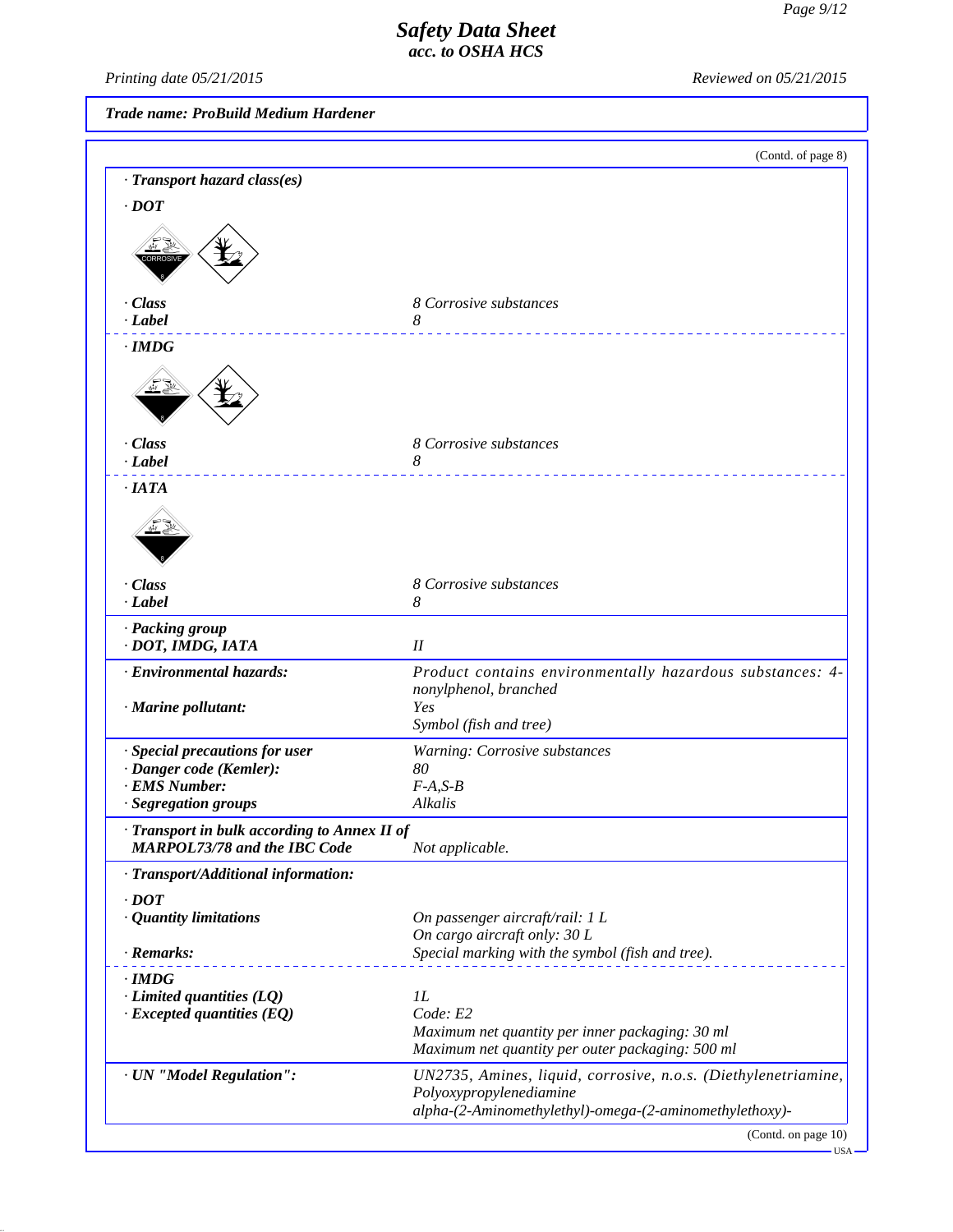*Printing date 05/21/2015 Reviewed on 05/21/2015*

*Trade name: ProBuild Medium Hardener*

(Contd. of page 9)

*· poly(oxy(methyl-1,2-ethanediyl))), ENVIRONMENTALLY HAZARDOUS, 8, II*

### *15 Regulatory information*

*· Safety, health and environmental regulations/legislation specific for the substance or mixture · Sara*

*· Section 355 (extremely hazardous substances):*

*None of the ingredients is listed.*

*· Section 313 (Specific toxic chemical listings):*

*80-05-7 bisphenol A*

*· TSCA (Toxic Substances Control Act):*

*All ingredients are listed.*

*· Proposition 65*

*· Chemicals known to cause cancer:*

*None of the ingredients is listed.*

*· Chemicals known to cause reproductive toxicity for females:*

*None of the ingredients is listed.*

*· Chemicals known to cause reproductive toxicity for males:*

*None of the ingredients is listed.*

*· Chemicals known to cause developmental toxicity:*

*None of the ingredients is listed.*

*· Carcinogenic categories*

*· EPA (Environmental Protection Agency)*

*None of the ingredients is listed.*

*· TLV (Threshold Limit Value established by ACGIH)*

*None of the ingredients is listed.*

*· NIOSH-Ca (National Institute for Occupational Safety and Health)*

*None of the ingredients is listed.*

*· GHS label elements The product is classified and labeled according to the Globally Harmonized System (GHS). · Hazard pictograms*



*· Signal word Danger*

*· Hazard-determining components of labeling: Polyoxypropylenediamine alpha-(2-Aminomethylethyl)-omega-(2-aminomethylethoxy)-poly(oxy(methyl-1,2-ethanediyl)) 2,2'-iminodiethylamine bisphenol A m-phenylenebis(methylamine)*

(Contd. on page 11)

USA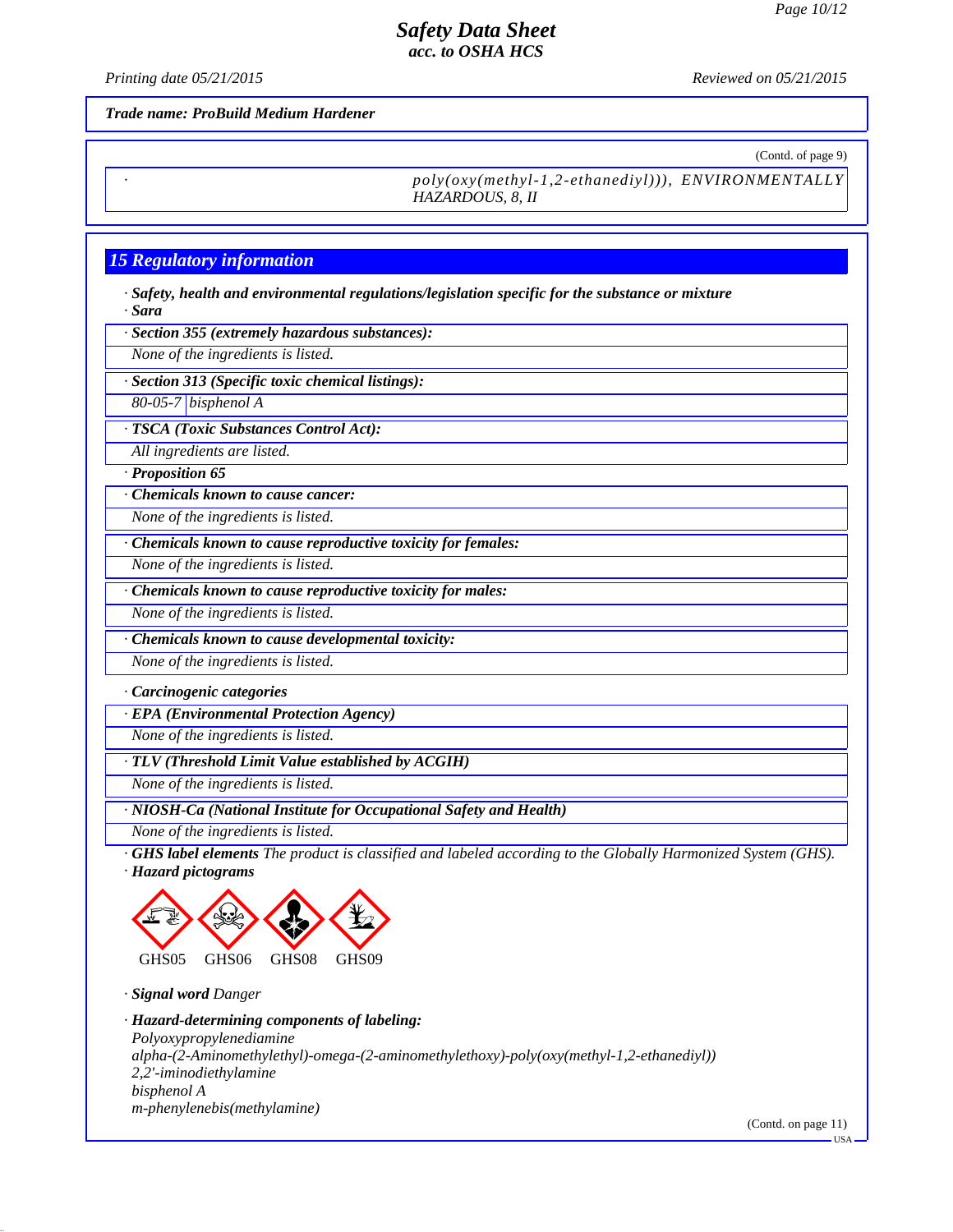USA

## *Safety Data Sheet acc. to OSHA HCS*

*Printing date 05/21/2015 Reviewed on 05/21/2015*

#### *Trade name: ProBuild Medium Hardener*

|                                                                                                                | (Contd. of page 10) |
|----------------------------------------------------------------------------------------------------------------|---------------------|
| · Hazard statements                                                                                            |                     |
| Harmful if swallowed.                                                                                          |                     |
| Toxic if inhaled.                                                                                              |                     |
| Causes severe skin burns and eye damage.                                                                       |                     |
| May cause an allergic skin reaction.                                                                           |                     |
| Suspected of damaging fertility or the unborn child.                                                           |                     |
| May cause respiratory irritation.                                                                              |                     |
| Toxic to aquatic life with long lasting effects.                                                               |                     |
| · Precautionary statements                                                                                     |                     |
| Do not breathe dusts or mists.                                                                                 |                     |
| Wear protective gloves.                                                                                        |                     |
| Wear eye protection / face protection.                                                                         |                     |
| Avoid release to the environment.                                                                              |                     |
| Wash thoroughly after handling.                                                                                |                     |
| Do not eat, drink or smoke when using this product.                                                            |                     |
| Use only outdoors or in a well-ventilated area.                                                                |                     |
| Contaminated work clothing must not be allowed out of the workplace.                                           |                     |
| Obtain special instructions before use.                                                                        |                     |
| Do not handle until all safety precautions have been read and understood.                                      |                     |
| IF ON SKIN (or hair): Remove/Take off immediately all contaminated clothing. Rinse skin with water/shower.     |                     |
| If in eyes: Rinse cautiously with water for several minutes. Remove contact lenses, if present and easy to do. |                     |
| Continue rinsing.                                                                                              |                     |
| Immediately call a poison center/doctor.                                                                       |                     |
| Specific treatment (see on this label).                                                                        |                     |
| If swallowed: Call a poison center/doctor if you feel unwell.                                                  |                     |
| IF INHALED: Remove victim to fresh air and keep at rest in a position comfortable for breathing.               |                     |
| Wash contaminated clothing before reuse.                                                                       |                     |
| IF exposed or concerned: Get medical advice/attention.                                                         |                     |
| If skin irritation or rash occurs: Get medical advice/attention.                                               |                     |
| If swallowed: Rinse mouth. Do NOT induce vomiting.                                                             |                     |
| Collect spillage.                                                                                              |                     |
| Store locked up.                                                                                               |                     |
| Store in a well-ventilated place. Keep container tightly closed.                                               |                     |
| Dispose of contents/container in accordance with local/regional/national/international regulations.            |                     |
| · Chemical safety assessment: A Chemical Safety Assessment has not been carried out.                           |                     |

### *16 Other information*

*This information is based on our present knowledge. However, this shall not constitute a guarantee for any specific product features and shall not establish a legally valid contractual relationship.*

*· Date of preparation / last revision 05/21/2015 / -*

*· Abbreviations and acronyms: ADR: Accord européen sur le transport des marchandises dangereuses par Route (European Agreement concerning the International Carriage of Dangerous Goods by Road) IMDG: International Maritime Code for Dangerous Goods DOT: US Department of Transportation IATA: International Air Transport Association ACGIH: American Conference of Governmental Industrial Hygienists EINECS: European Inventory of Existing Commercial Chemical Substances ELINCS: European List of Notified Chemical Substances CAS: Chemical Abstracts Service (division of the American Chemical Society) NFPA: National Fire Protection Association (USA) HMIS: Hazardous Materials Identification System (USA) LC50: Lethal concentration, 50 percent LD50: Lethal dose, 50 percent Acute Tox. 4: Acute toxicity, Hazard Category 4* (Contd. on page 12)